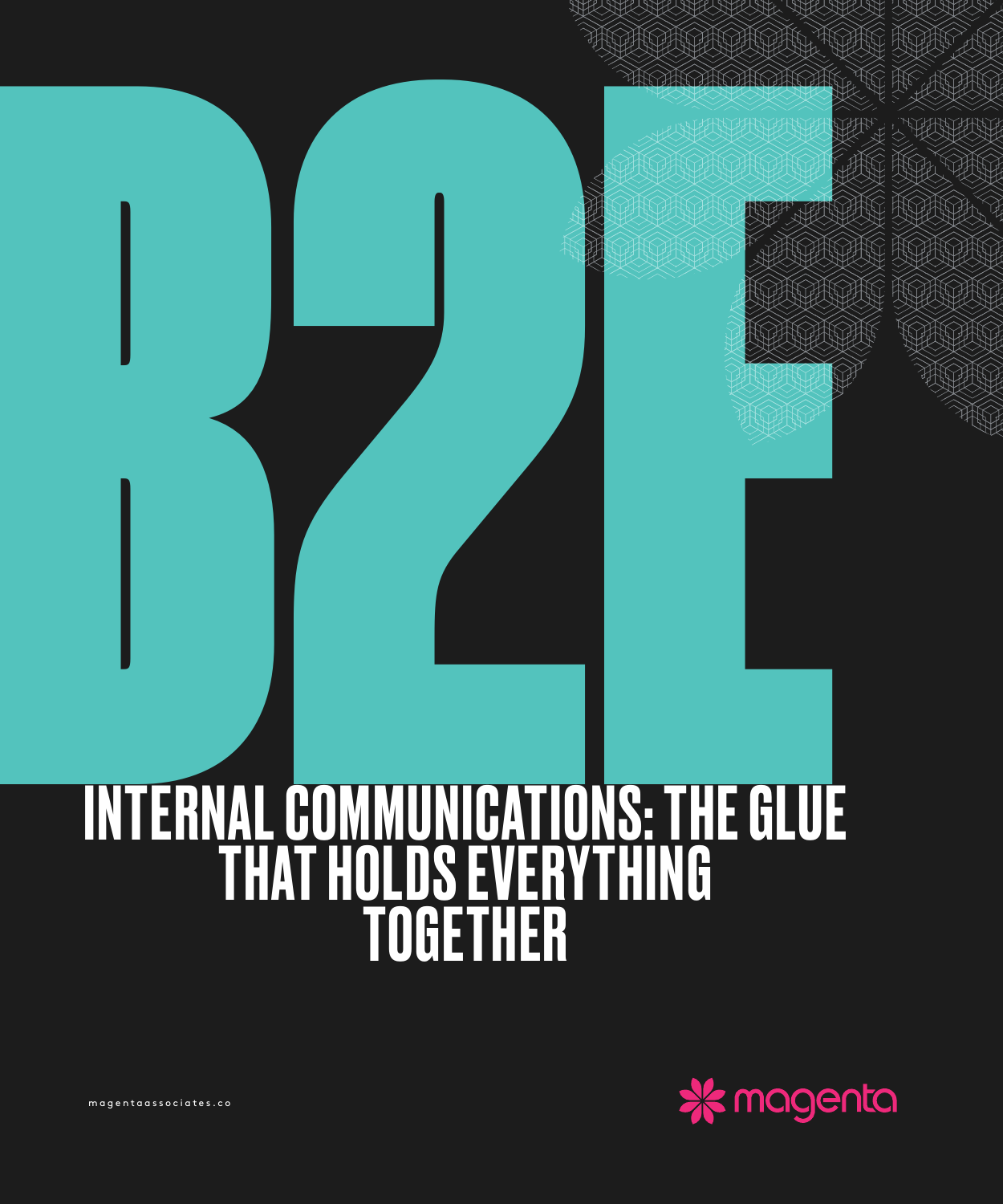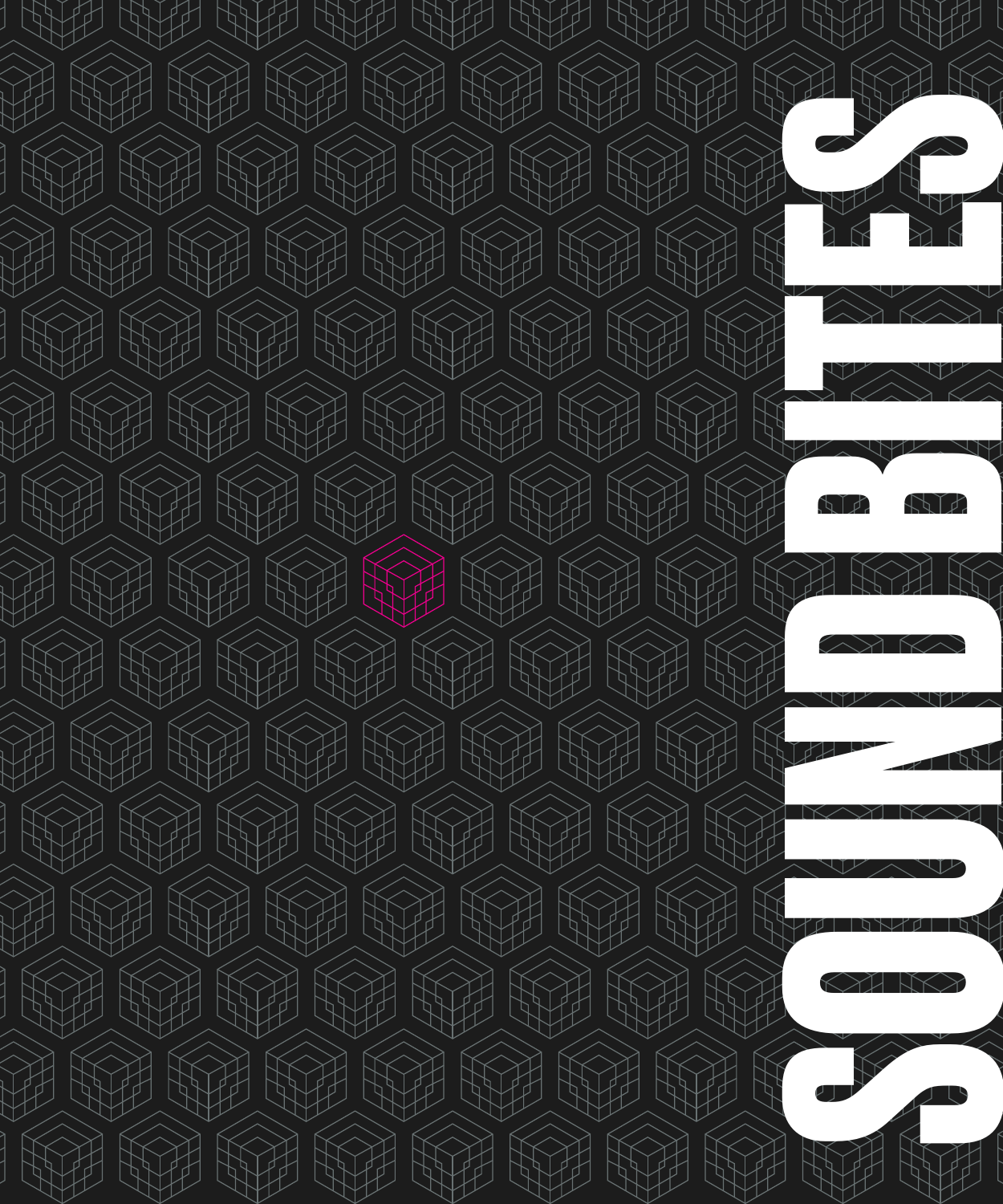

**SOUND BITES**

Communications has never been more important. It is the glue that holds everything together. If we communicate effectively with our colleagues, presuming what we're saying is authentic, people will feel a stronger connection to an organisation, a sense of inclusion and belonging.

**Andy Grant** Communications manager, Elior UK

Everyone's fighting for talent. It's a candidate-led market. The work model on offer will play a part in this battle, but it's how that's communicated that really matters. Employees are looking for guidance, clarity and a bit of direction.

**Sophia Williams** Internal communications & engagement manager, Appsbroker

Organisations that prioritise how they communicate with their workforces will always outperform those that fail in this area. In turbulent or uncertain times, the need for effective communications strategies is heightened. Communicating well ensures that despite the current challenges employees feel connected and cared for.

**C-J Green** Co-founder at Brave Goose and cocreator of Clever Goose HR Tech

Every employee is looking for regular communication. But the channels they use and engage with differ, depending on personality type, generation and so on. People have different learning styles – visual, auditory, reading & writing, kingesthetic. It's the same with communications. People digest information differently. A communications programme has to consider that as to not alienate anyone. It has to come in a lot of shapes and forms.

**James Bradley** COO, Churchill Group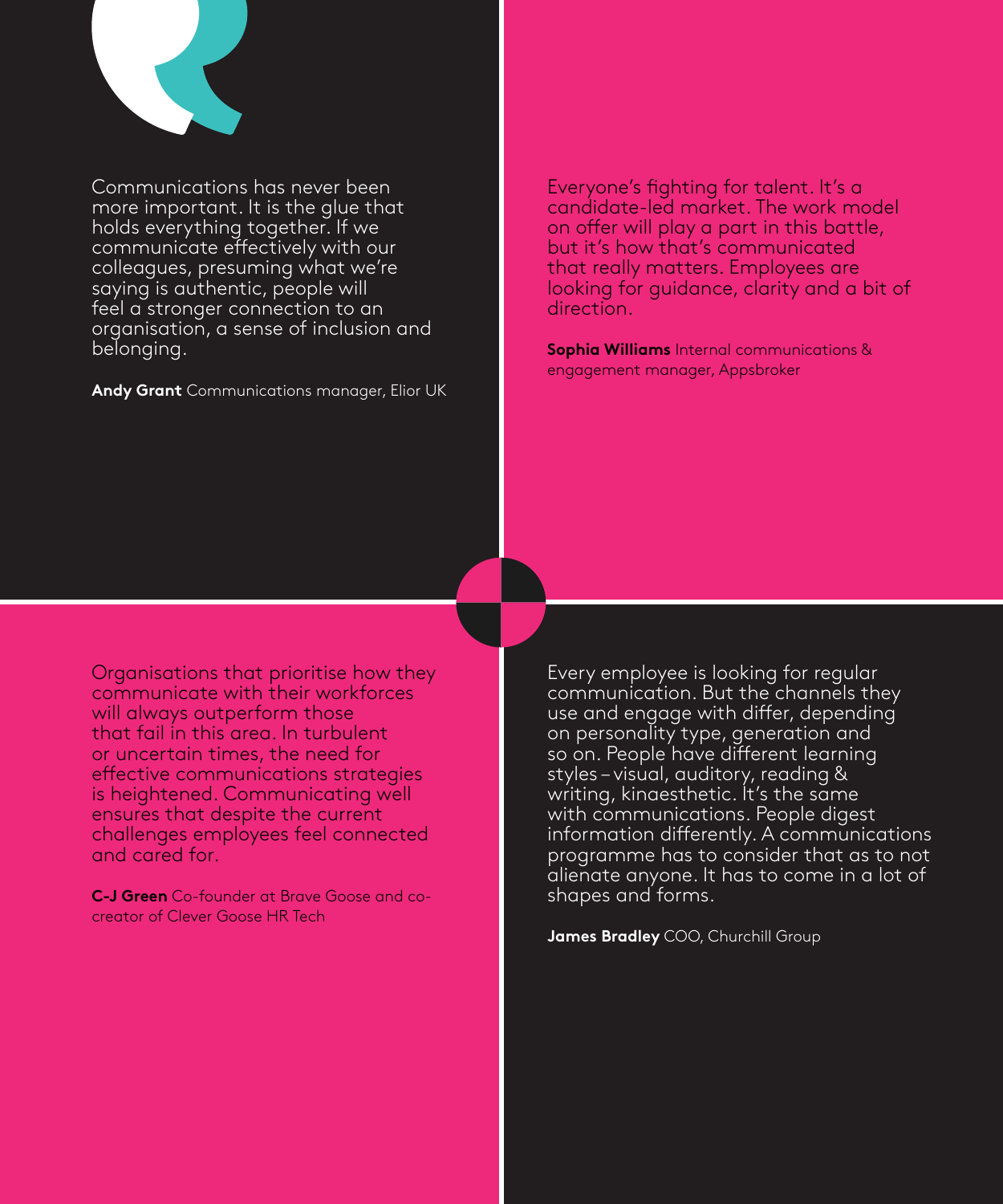# **INTRO**

BY JO SUTHERLAND, MD, MAGENTA ASSOCIATES

One of the many important talking points of The Great Workplace Conversation over the past three years has been how we talk about change. Whenever anybody refers to people 'returning to work', they can expect to be corrected by somebody else pointing out that most people never stopped working during the various lockdowns. They'd stopped going into work. In the same way, people are likely to point out that the office and the workplace are often two different things.

Words matter. Precision matters. Shared ideas matter. Engagement matters. And they especially matter when it comes to communicating change to an increasingly diverse and dispersed workforce.

That is why so many organisations are now placing so much emphasis on their internal communications. It is an essential part of change management. It is happening while the times and place of work are changing more than at any point in history. And when we have more and better technology to apply in comms strategies, we know how to meet this challenge.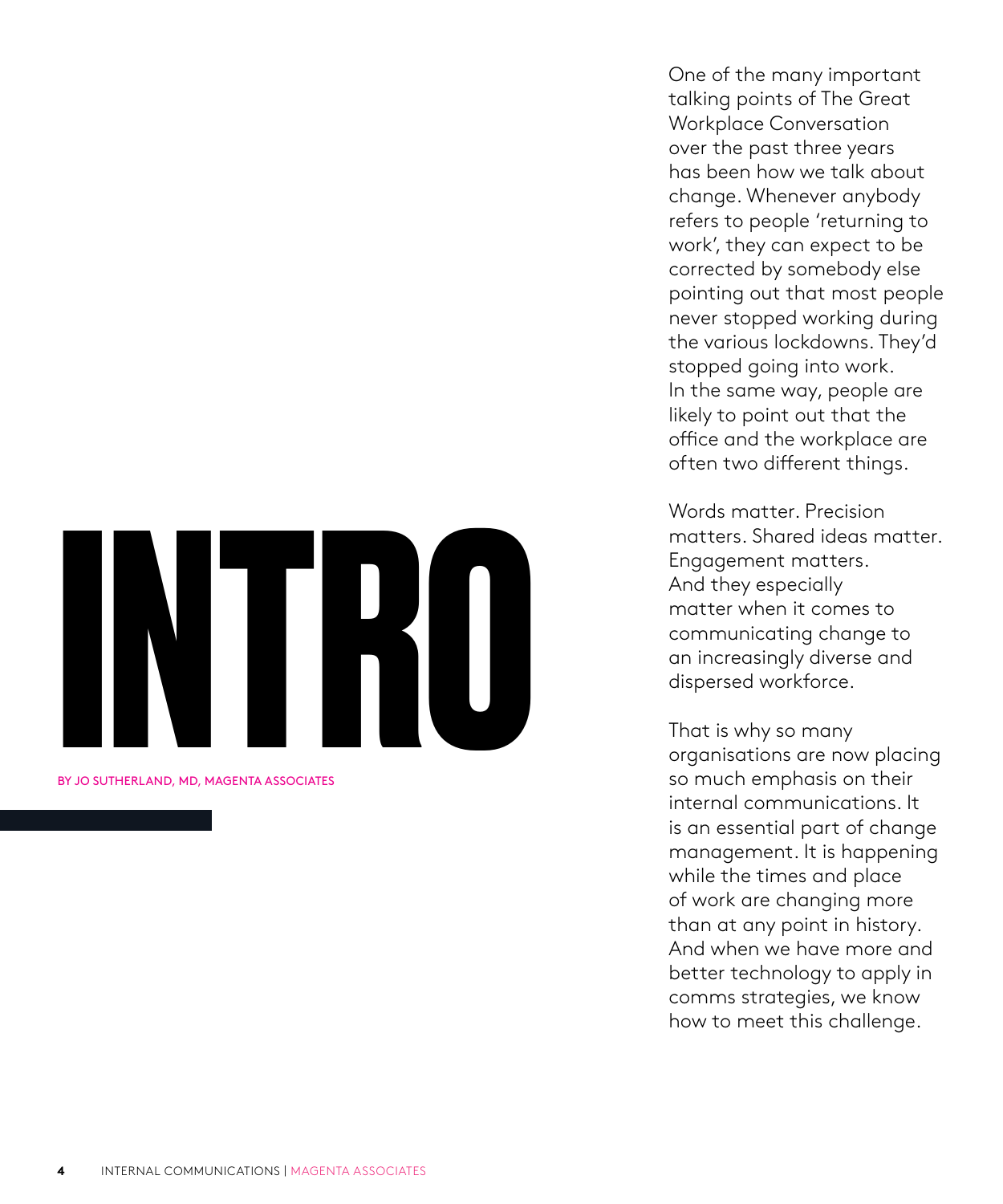

Organisations are now placing so much emphasis on their internal communications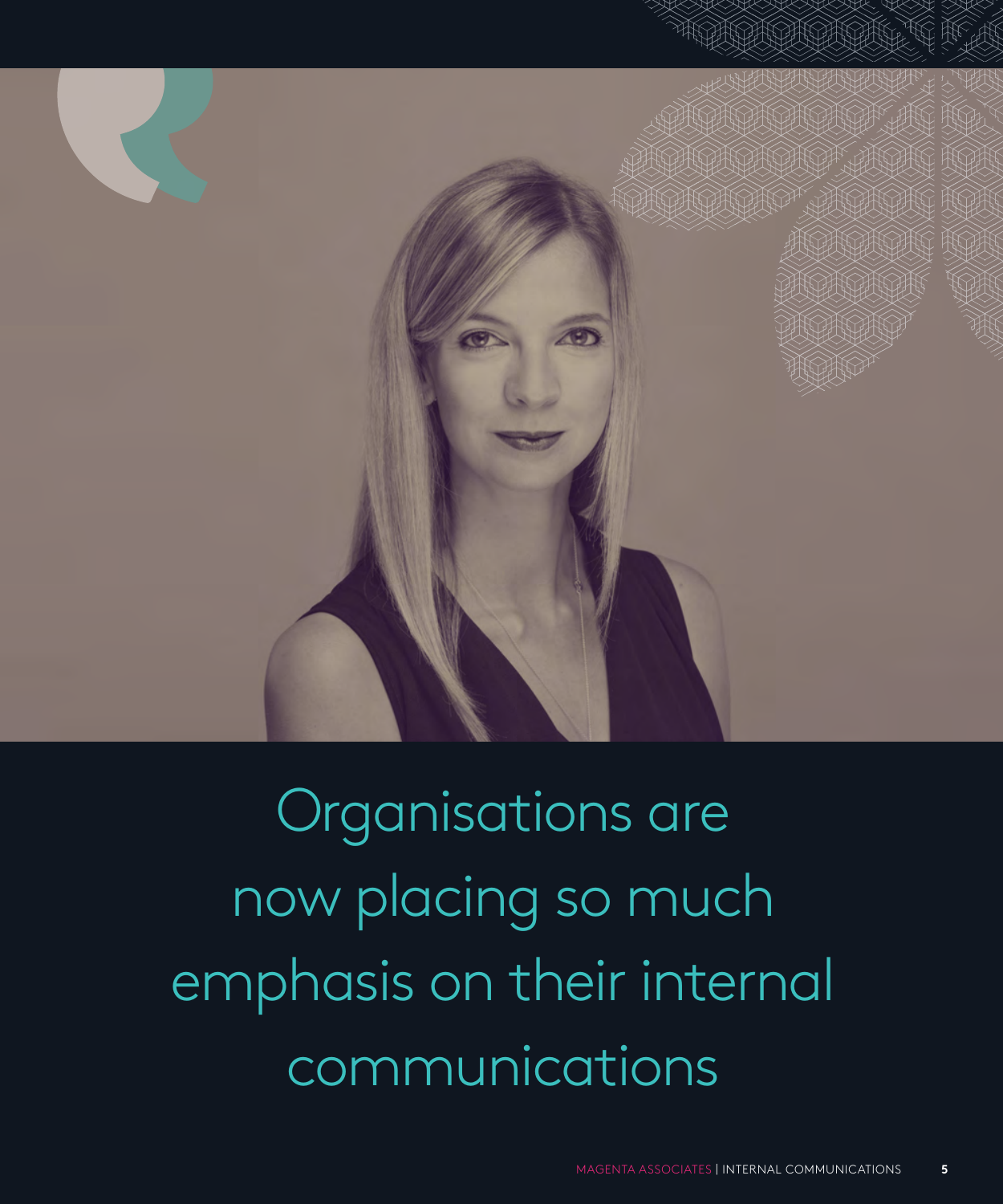# **RESEARCH**

**Research by Magenta Associates has revealed that marketing priorities are shifting. Since March 2020, the new focus for business and marketing leaders is to communicate more effectively with employees. Internal communications is not new, but never before has this discipline been so complex, particularly with so many organisations embracing hybrid work models.** 

### The single biggest problem in communication is the illusion that it has taken place

George Bernard Shaw



Magenta surveyed 2,000 employees to explore how they rate their employer's communication – 53% did not describe their employer as a good communicator. 70% of employees couldn't agree that their employer is clear about the company's work policy now that Covid-19 restrictions have eased. What's more, one in three did not believe their views are considered before their employer makes decisions that affect them in the workplace.

With many organisations in the process of redefining, refining or even reimagining the employee experience on offer, more attention needs to be paid to how workplace change, whatever that change looks like, is managed and communicated. Because that process can make or break a workplace strategy and the employee experience that goes with it.

Despite 83% of business leaders agreeing that employee communications is more important today than prior to March 2020, 35% admitted they lack expertise and support in this area. The biggest communications challenges were communicating workplace change, health & wellbeing, training, and learning and development, followed by encouraging collaboration between dispersed teams, clarifying remote working etiquette, and culture management.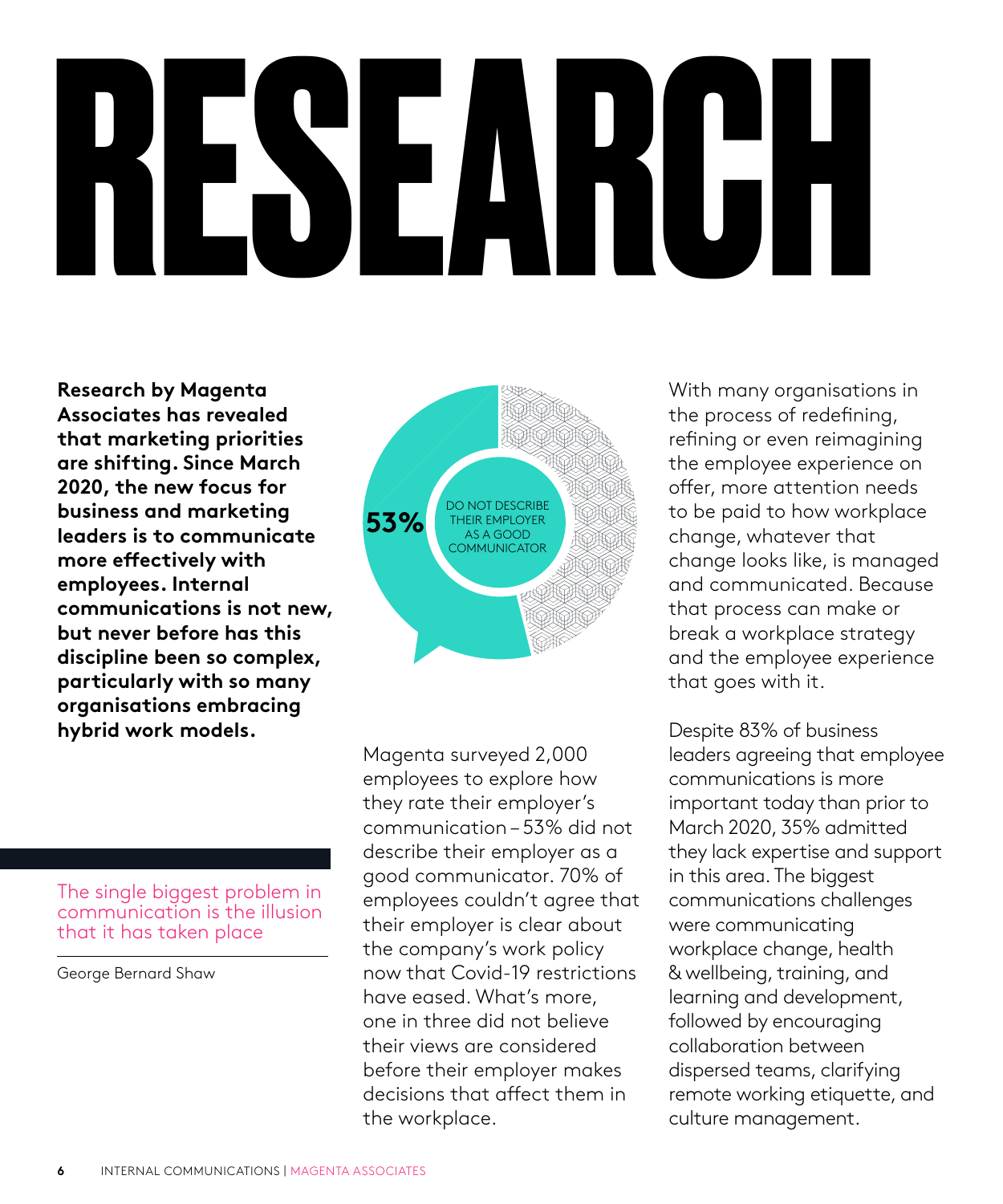More female employees agree that good communication supports wellbeing:



As voted by employees, poor communication negatively affects morale (80%), job satisfaction (68%), engagement (53%), loyalty (50%), commitment (49%), work ethic (39%), health & wellness (34%). Everyone in the 18-24 age group says poor communication impacts 'job satisfaction & enjoyment'.

As a consequence of poor communication, men are more likely to suffer with a lack of:



Would you describe your employer as a good communicator?



The property sector fares 7% higher than average. The worst is transport & logistics, with 29% of employees describing their employer as a bad communicator – 12 percentage points higher than average.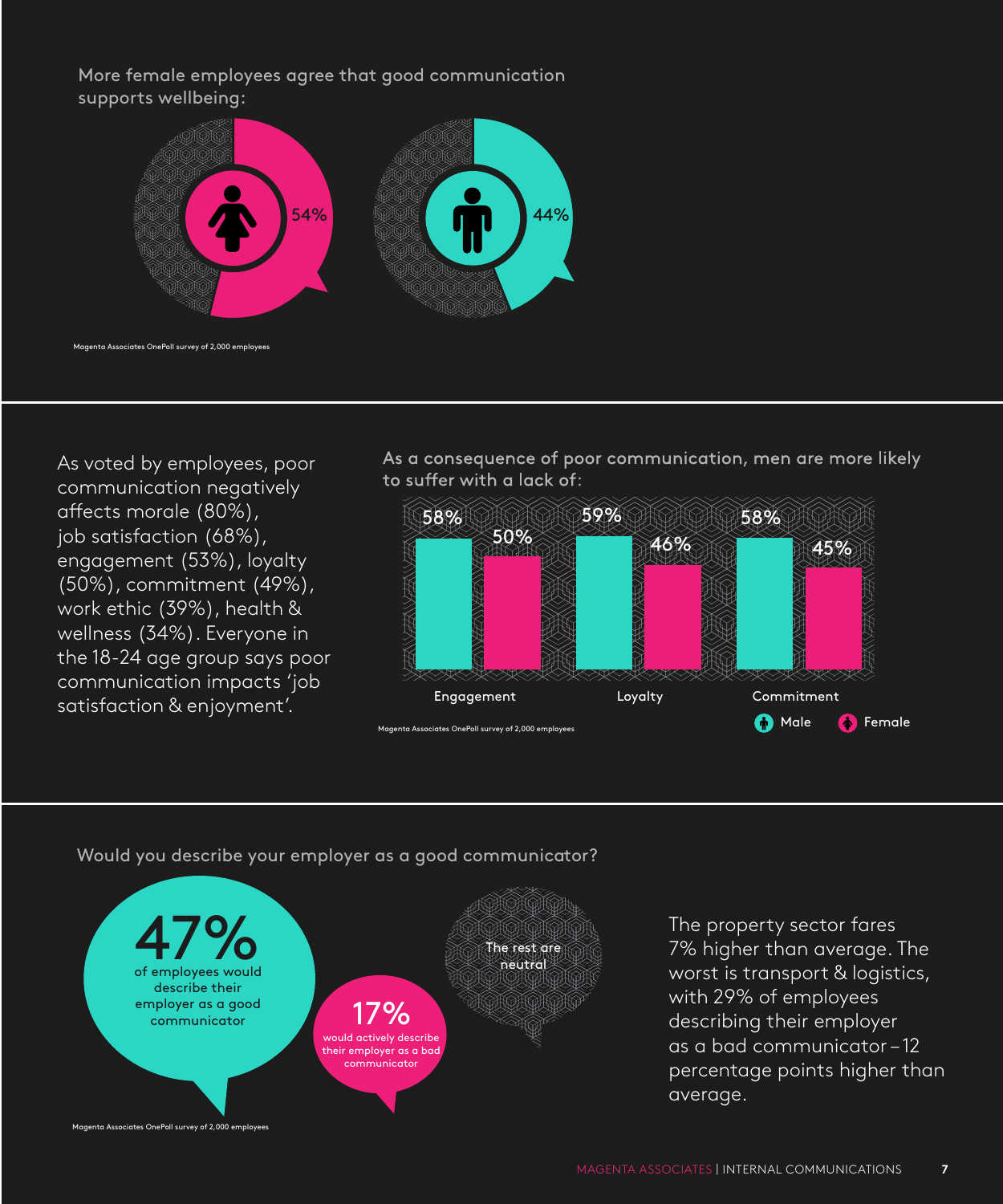Employer communications also fail when decision-makers are not leading by example (23% of employees believe this is the case with their employers).

One in three (29%) did not agree that their views are considered before their employer makes decisions that affect them in the workplace.

Employees described their employer's communication as:





of employees can agree that their employers are clear about how, when, and where they're supposed to work Only 39%

Magenta Associates OnePoll survey of 2,000 employees

and 30% said their employer is clear about the company's work policy now that all Covid-19 restrictions have lifted.

A third of those surveyed believe good communication can inspire ideas (36%) and encourage innovation (34%). 42% think effective communication can help people fulfil their potential.



Magenta Associates OnePoll survey of 2,000 employees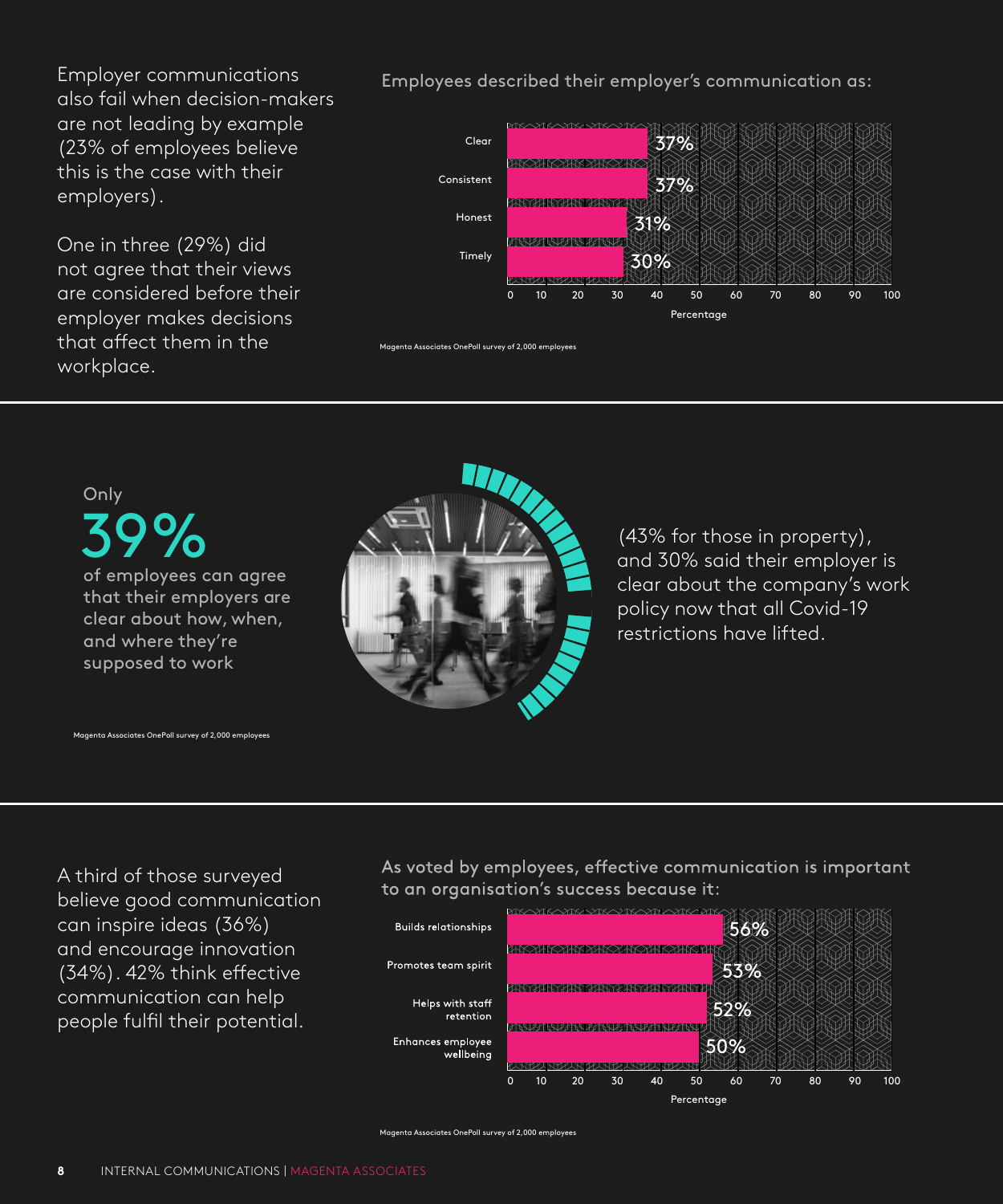### WHAT IS INTERNAL **COMMUNICATION?**

Internal communication is the sharing of information, ideas, principles and culture between the employees, managers and other stakeholders of an organisation. It consists of formal and informal communication. Formal, planned communication can be verbal, electronic or printed.

Informal communication can be organic or nudged and prompted as part of a planned, comprehensive internal comms strategy.

Traditionally, this may have happened as part of daily working life as people shared the same times and places of work. Increasingly, this is more likely to take place over electronic media as an element of online meetings, messaging and video conferences. It is primarily synchronous, whereas more formal comms can be both synchronous and asynchronous, meaning they do not depend on people engaging at the same time.

## **WHY IT MATTERS?**

Internal communication is vital for the culture, wellbeing and strength of an organisation. Without it,

managers would find it more difficult to lead employees, while employees would lose sight of their culture and shared purpose.

### **Creates a shared culture**

It is essential that people work together on the basis of common culture, goals and ideals. This will be rooted in the structures of the organisation, the design of its offices, the technology it uses, the way information flows, its ambitions and the products and services it offers. But it is also evident in the way people behave towards one another, the way they talk and the ideas they share.

### **Increases employee engagement**

People need to feel engaged with what they do, and internal communications has a major role to play. They need feedback on what they do but they also need to feel connected to it. They need to understand how their role and the way they go about it impacts the organisation, their colleagues and the outside world. That what they do matters.

# **Maintains organisational cohesion**

Misunderstandings can be toxic. Internal comms can minimise the potential for misunderstanding and set the ways in which people discuss

ideas and share values. When problems do arise, as they will, internal comms has the potential to resolve them and restore a harmonious workplace.

# **Manages diversity and dispersal**

An effective internal comms strategy should embrace everybody, regardless of their background, beliefs, personality, personal circumstances and place of work. What matters is not what is different about people, but what they have in common.

## **Encourages collaboration and innovation**

Through its ability to create a cohesive culture and allow people to express themselves as important parts of a team, internal comms can foster collaborative work, the sharing of ideas and information and, therefore, drive innovation. It can help tear down the barriers between people and departments to drive the organisation forward.

Leadership is about encouraging people. It's about stimulating them. It's about enabling them to achieve what they can achieve – and to do that with a purpose

Christine Lagarde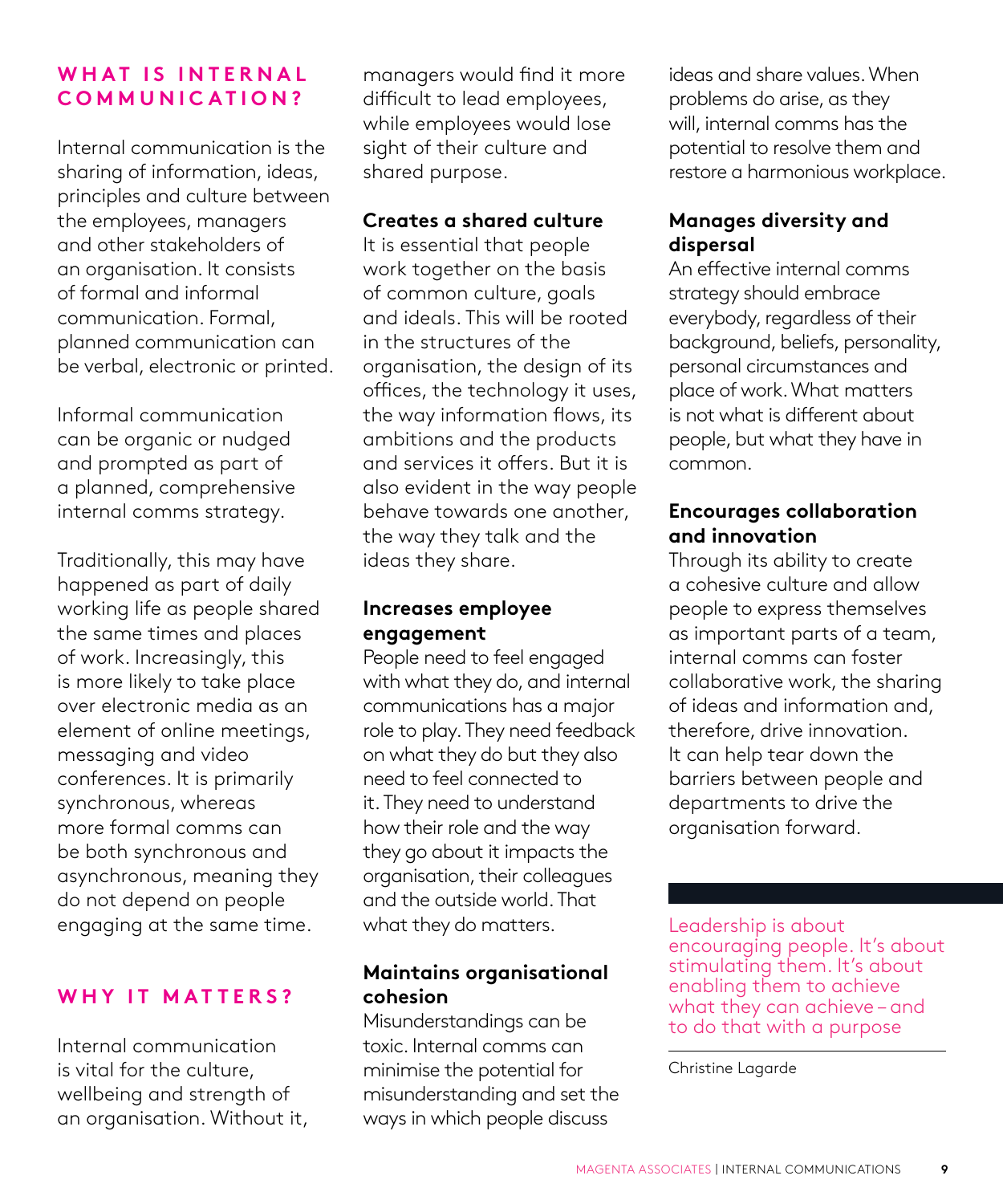# **MANAGING CHANGE**

In his 2020 book *Elemental Change*, the workplace expert Neil Usher dedicates a whole chapter to the challenge of communicating change. This is now one of the cornerstones of any effective internal comms strategy. He writes:

We want-and need-to know what's happening. But not just that. We also need to know why it's happening, how it's going to happen, who's doing what, when and where it's happening, what it means for me, what I need to do, what happens if it doesn't happen, and what happens if something else happens instead."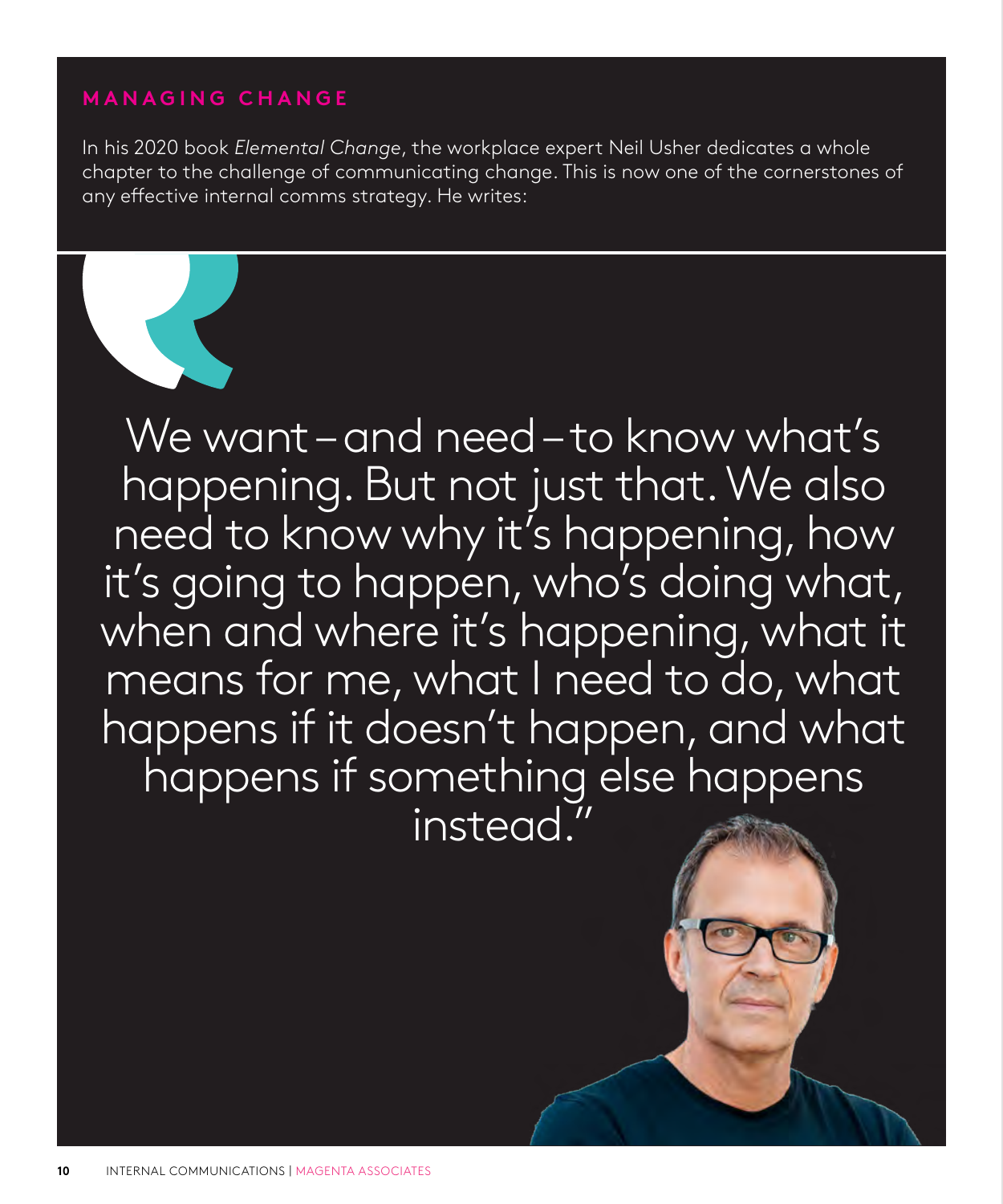All of these questions and more should be addressed in an internal comms strategy. A study published in the [Journal](https://pubmed.ncbi.nlm.nih.gov/26964847/)  [of Health Organization and](https://pubmed.ncbi.nlm.nih.gov/26964847/)  [Management](https://pubmed.ncbi.nlm.nih.gov/26964847/) set out to explore the main issues in successful organisational change based on previous research. Although the researchers couldn't define a universally applicable roadmap, they did discover that some factors were common to most successful change programmes that can be tied to an internal comms strategy.

Like a human being, a company has to have an internal communication mechanism, a "nervous system", to coordinate its actions

Bill Gates

### $\bullet$  Align vision and action

There needs to be a universal understanding of how change applies to people at every level of the organisation. If a process is changed, everyone involved needs to understand what has changed, why it has changed and what it means for them.

### **a** Make incremental changes

Particularly in larger organisations, resistance to change can often be overcome by making it about baby steps and communicating these and the reasons behind them to everybody.

## **O** Foster distributed leadership

Leadership should not come solely from the top. Everybody in a management role of any kind should be a leader. So, the goals of the organisation and the reasoning behind them should be evident to anybody who leads others.

## **P** Promote staff engagement

When staff have concerns about the way change is implemented, it's important to listen to them, then engage with them positively so their ideas are taken on board and they understand the thinking behind the change process.

## **O** Create collaborative relationships

Organisations rely on people and departments to work together in the pursuit of shared goals. Increased collaboration and communication means change embeds more quickly and people feel more engaged in the process.

## **Continually assess and learn**

The two-way process of a great internal comms approach is essential in managing change. It encourages feedback and dialogue which the researchers found helps leaders to nudge change in the right direction and learn from mistakes.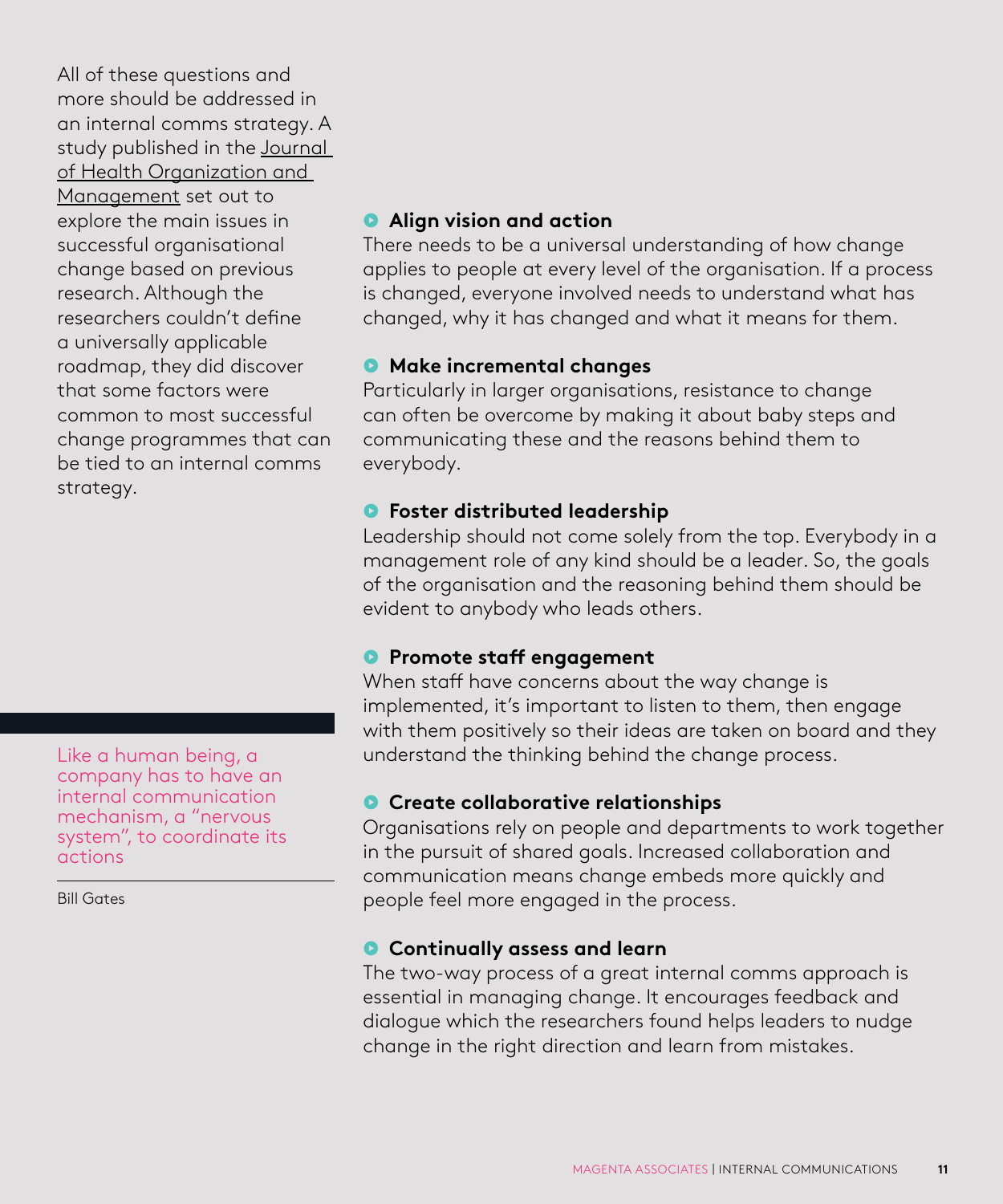When communication fails, it's rarely the fault of the audience

Neil Usher

### Organisations with clearer communication are seeing benefits to employee well-being and productivity.



Note: All analyses conducted while controlling for all other predictors, region, industry, company size, job level, age, gender, and parental status (n = 4,854-5,043).<br>Source: Reimagine Work: Employee Survey (Dec 2020–Jan

McKinsey & Company

### **T H E H Y B R I D W O R K I N G CHALLENGE**

According to a [2021 report](https://www.mckinsey.com/business-functions/people-and-organizational-performance/our-insights/what-employees-are-saying-about-the-future-of-remote-work)  [from McKinsey](https://www.mckinsey.com/business-functions/people-and-organizational-performance/our-insights/what-employees-are-saying-about-the-future-of-remote-work), one of the major challenges organisations will have to address in the new era of remote and hybrid working is how to communicate with a dispersed workforce. One of the key findings of the report is how important effective communication is for their wellbeing, engagement and productivity.

Conversely, and perhaps inevitably, a lack of communication leads to feelings of disengagement and a fall in wellbeing and productivity.

The report concludes: "Organisations that convey more detailed, remoterelevant policies and approaches see greater increases. Employees who feel included in more detailed communication are nearly five times more likely to report increased productivity. Because communicating about the future can drive performance outcomes today, leaders should consider increasing the frequency of their employee updates both to share what's already decided and to communicate what is still uncertain."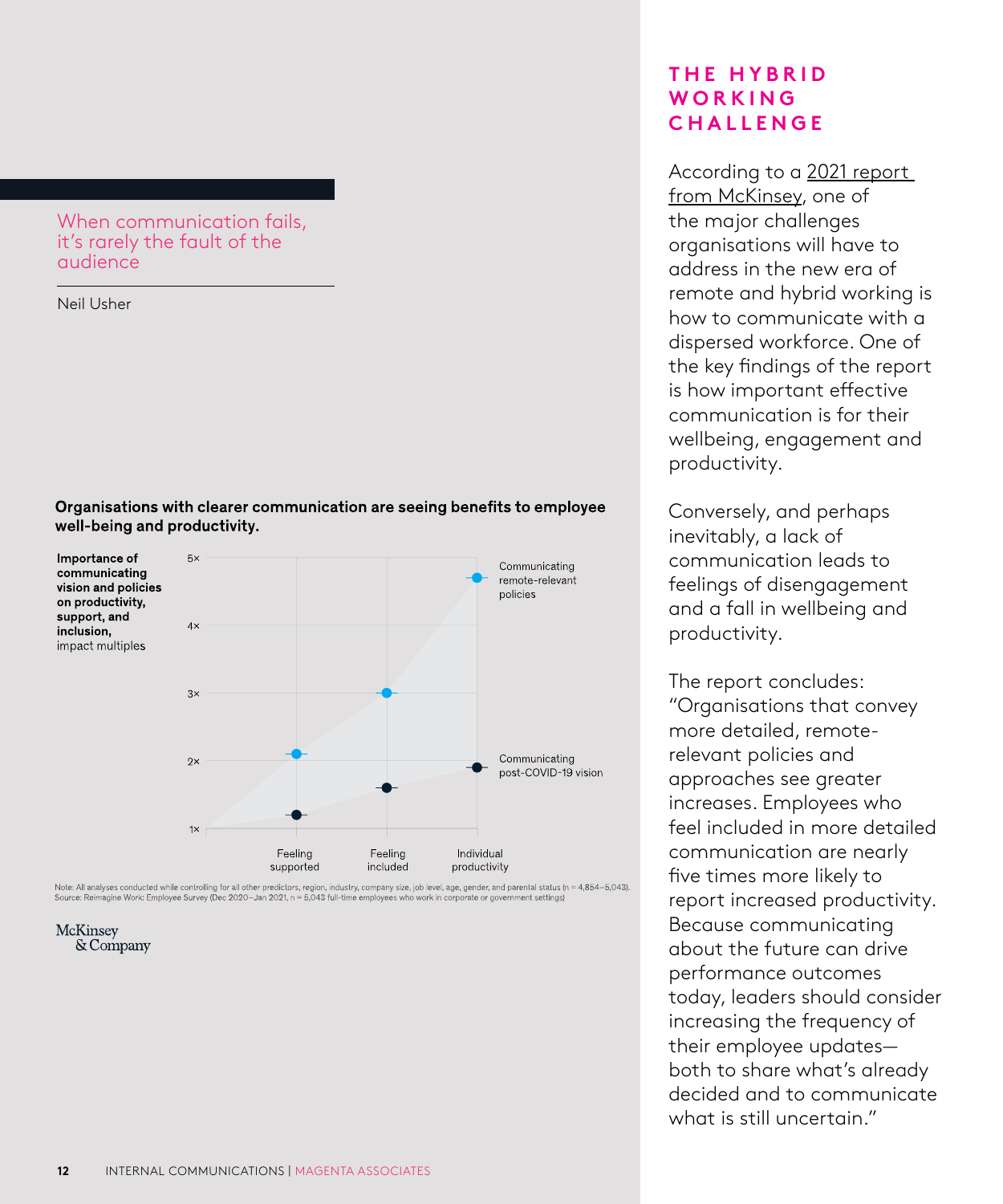## **A N E F F E C T I V E STRATEGY**

The golden rule of any effective communications strategy is to make it accessible and simple. Coordination of coherent messaging is essential so people not only have clarity but are also able to engage with it as part of a twoway process. The choice of the right channels of communication is vital.

Crucially, the strategy must align with the actual behaviour and identity of the organisation. So informal communication and feedback is essential alongside more formalised channels. An effective strategy will typically display a number of important characteristics:

### **Use clear messaging**

As with all forms of communication, the use of jargon and obscure language has the potential to cause misunderstandings. Clarity is important in both the ideas being communicated and the language in which they are expressed.

### **Develop influencers**

Internal influencers, identified as part of the strategy, can not only ensure a consistent message, but also feedback any concerns that people may have with what they are being told. As well as any centralised messaging, influencers play a vital role through the use of social media and other forms of messaging.

### **Be consistent**

Communications need to be aligned with the actual strategy, behaviour and identity of the organisation. Failing to do this could cause more problems than it solves. Also, communication needs to be a long-term consideration. Don't just use it alongside specific change programmes and activities.

### **Invite feedback**

People should be free to communicate back to the organisation, including constructive criticism. This also has the benefit of allowing the organisation

to better understand its employees, encourage diverse voices to speak up and feed into future strategy.

# **Use multiple channels**

There have never been more ways of communicating with people, so use them. This makes messaging more accessible and multiplies the chances the organisation has to engage with people. Some people may prefer videos or podcasts, others blogs, intranets and newsletters, others spoken briefings, and others social media and instant messaging. The important thing is to coordinate and use as many as possible.

### **Measure effectiveness**

Ask people what they think of the messaging, both in its style and substance, and measure levels of engagement on digital media.

Good communication is just as stimulating as black coffee, and just as hard to sleep after

Anne Morrow Lindbergh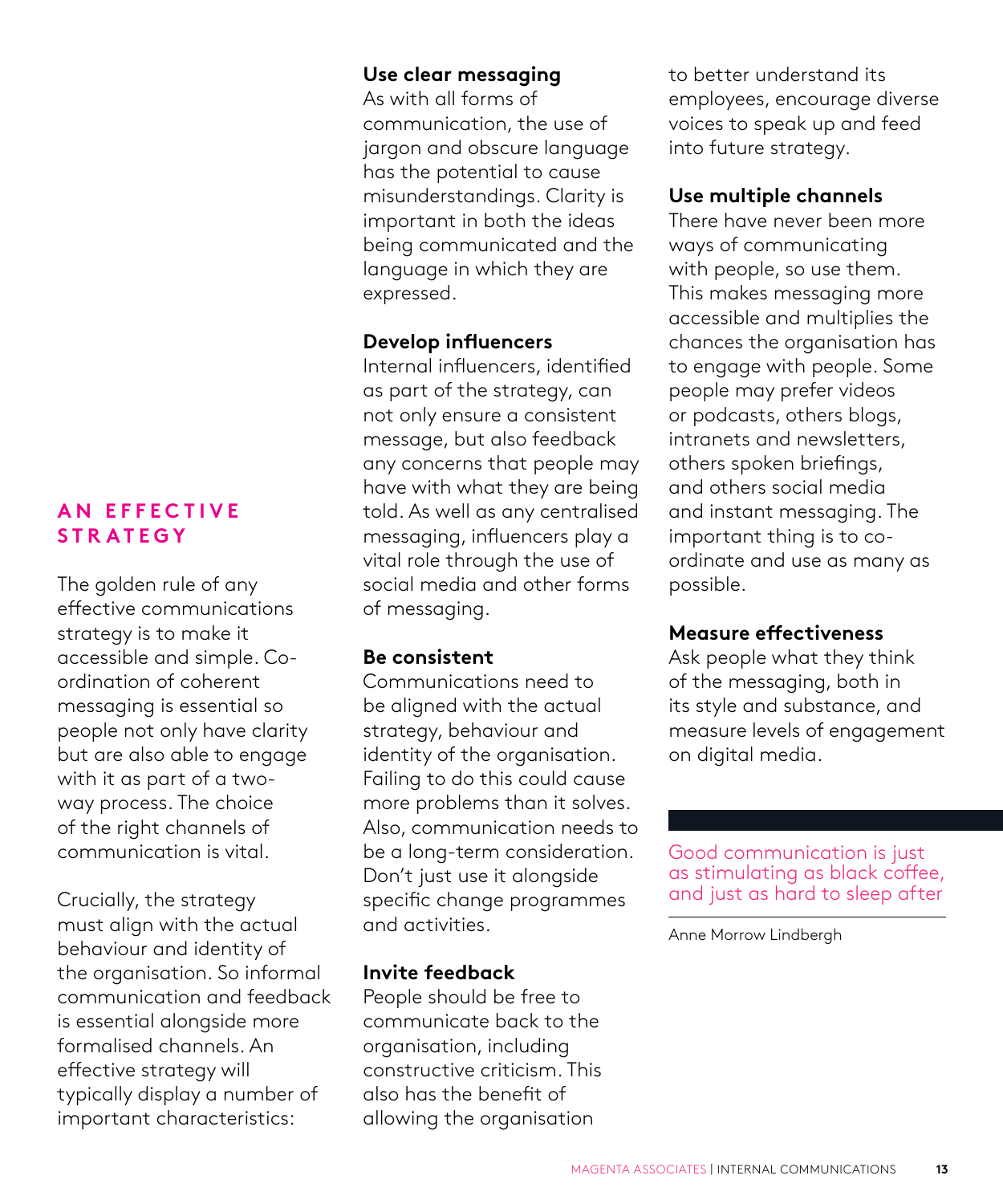

**As Magenta's internal communications study shows, there is often a mismatch between how important the organisation thinks communication is and how well it actually communicates with the people who work for it.** 

This is an ongoing challenge and one that is particularly important right now as organisations meet the dual challenge of managing rapid change and communicating with an increasingly diverse and dispersed workforce.

Fortunately, we have the knowledge and tools at our disposal to be able to improve the way organisations communicate with people and listen to them.

**O** Get in touch today and see how we can help shape the future of your organisation's internal communications:

info@magentaassociates.co +44 (0)20 3773 3622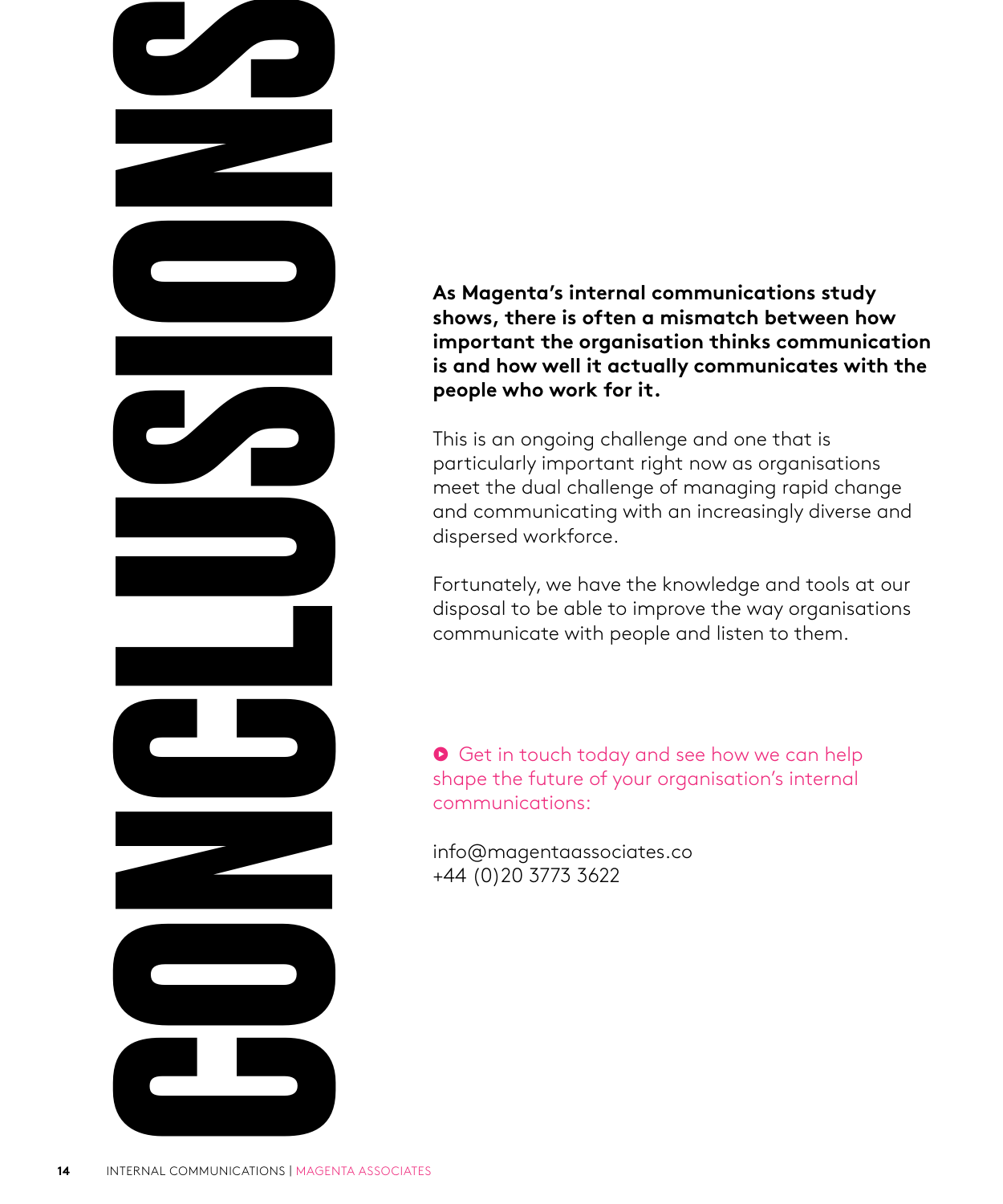$\begin{minipage}{0.5\linewidth} \begin{tabular}{|c|c|c|c|c|c|} \hline \multicolumn{1}{|c|}{\textbf{A}} & \multicolumn{1}{|c|}{\textbf{B}} & \multicolumn{1}{|c|}{\textbf{B}} & \multicolumn{1}{|c|}{\textbf{B}} & \multicolumn{1}{|c|}{\textbf{B}} & \multicolumn{1}{|c|}{\textbf{B}} & \multicolumn{1}{|c|}{\textbf{B}} & \multicolumn{1}{|c|}{\textbf{B}} & \multicolumn{1}{|c|}{\textbf{B}} & \multicolumn{1}{|c|}{\textbf{B}} & \multicolumn$ MAGENTA ASSOCIATES | INTERNAL COMMUNICATIONS **15**